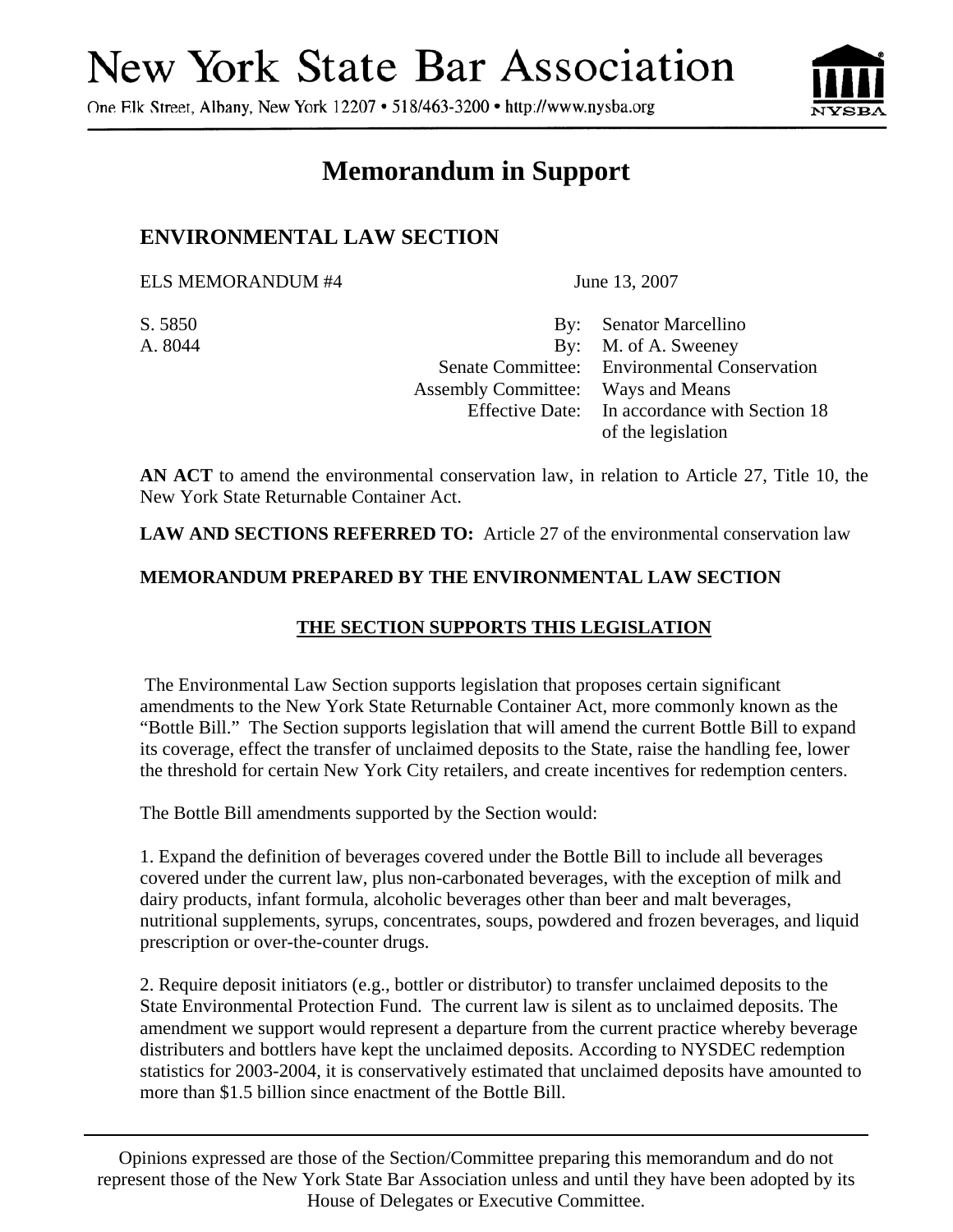3. Increase the handling fee to be paid by deposit initiators to retailers or redemption centers from 2 cents per container to 3.5 cents per container.

4. For certain smaller New York City retailers, limit the number of returns qualifying stores must accept to 72 containers per person per day.

The Bottle Bill was enacted in 1983 and furnished a practical and long-awaited solution to the tenacious problem of litter caused by bottles and cans. Weinberg, McKinney's Practice Commentary to ECL § 27-1001. In Section 27-1001 the Legislature expressed the purpose of the bill, which still resonates today. Section 27-1001 states:

The legislature hereby finds that litter composed of discarded soft-drink, beer and ale bottles and cans is a growing problem of state concern and a direct threat to the health and safety of the citizens of this state. Discarded beverage bottles and cans create a hazard to vehicular traffic, a source of physical injury to pedestrians, farm animals and machinery and an unsightly accumulation of litter which must be disposed of at increasing public expense. Beverage bottles and cans also create an unnecessary addition to the state's and municipalities' already overburdened solid waste and refuse disposal systems. Unsegregated disposal of such bottles and cans creates an impediment to the efficient operation of resource recovery plants. Further, the legislature finds that the uninhibited discard of beverage containers constitutes a waste of both mineral and energy resources. The Legislature hereby finds that requiring a deposit on all beverage containers, along with certain other facilitating measures, will provide a necessary incentive for the economically efficient and environmentally benign collection and recycling of such containers. ECL § 27-1001.

Since its enactment, the Bottle Bill has been very effective in reducing litter and increasing recycling rates. According to the New York Public Interest Research Group (NYPIRG), since 1982 more then 90 billion containers bearing a 5¢ deposit have been redeemed and more than 6 million tons of plastic, glass and metal have been kept out of landfills and incinerators.

Since the Bottle Bill's original enactment however, much has changed. The array of beverages available to consumers has expanded exponentially, and consumer drinking habits have changed significantly in response to the wider selection of available beverages. Today, the fastest growing segments of the convenience industry are bottled water (in all its variations), tea, sports drinks and so-called "energy" drinks – none of which require a deposit. NYPIRG states that these beverages, which barely existed when the bottle bill was first passed, now account for 22% of the beverage market. In addition, NYPIRG states that recent surveys have shown that nonredeemable containers make up nearly two-thirds of the beverage containers now piling up on New York's shorelines and up to 11% of all litter in some communities.

Expanding the definition of "beverage" has the potential to result in up to 2.6 billion additional bottles and cans returned and recycled. This amount is extrapolated from the New York State Department of Budget projections of unclaimed deposits which are expected to total \$100 million per year, according to annual redemption statistics reported by the NYSDEC. Some